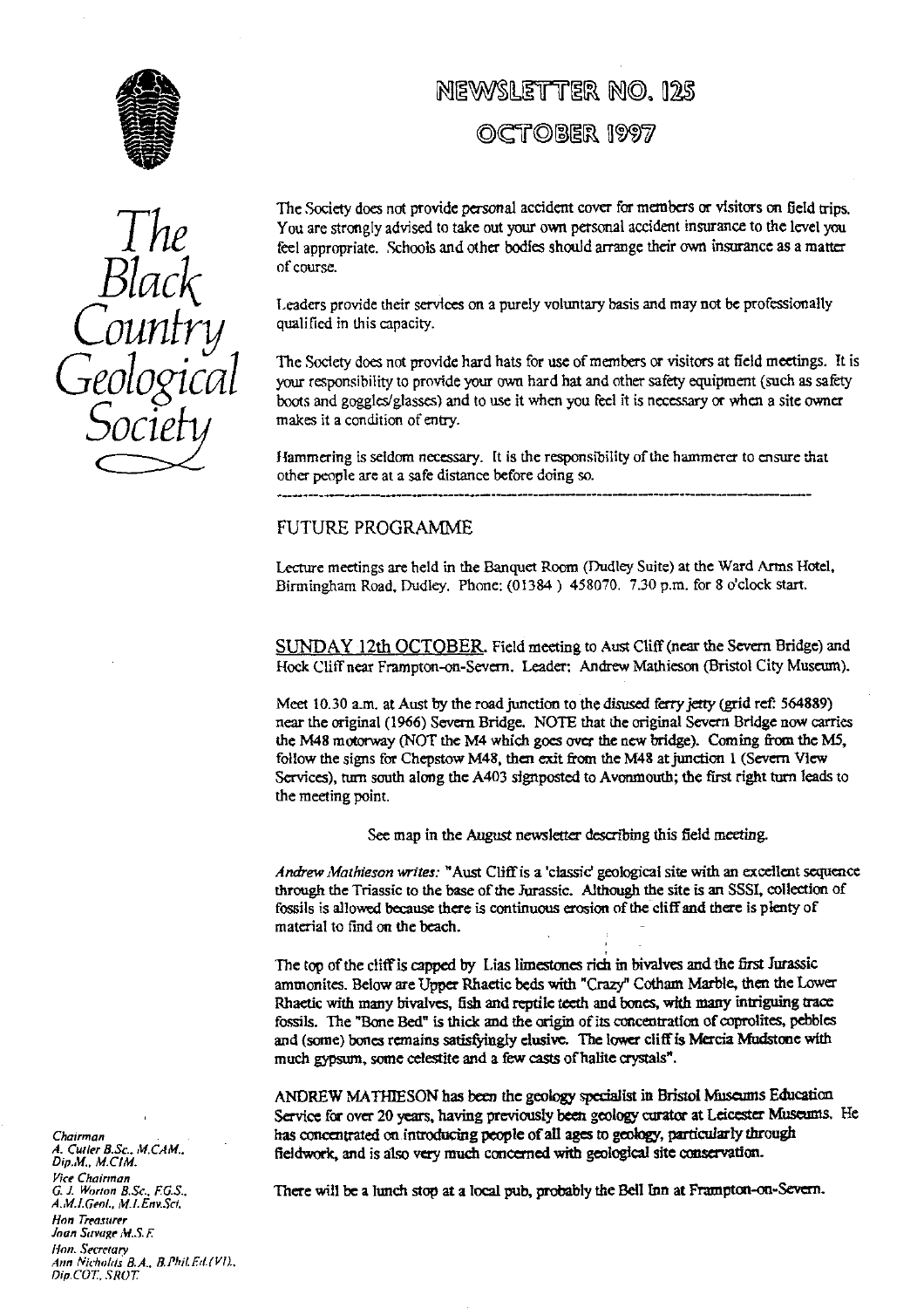AFTER LUNCH we will visit Hock Cliff (GR. 730090) alongside the River Severn at Fretherne near Frampton-on-Severn. Hock Cliff is in the Lower Lias and shows bands of limestone and shale; it is particularly famous for its fossil bivalve GRYPHAEA *ARCUATA (or 'Devil's Toenail9* found in the cliff and along the beach. There can also be ironstone nodules, fragments of ammonites, and pyritised specimens of Gryphaea.

AS BOTH SITES CAN BE VERY MUDDY AND WE WILL BE VISITING AT LOW TIDE, VISITORS SHOULD WEAR BOOTS, OR PREFERABLY WELLINGTONS.

MONDAY 27th OCTOBER Lecture "The Story of HERON, a high pressure/high temperature oil field in the Central North Sea" by Dominic McCormick (Shell Exploration & Production Aberdeen).

*Dr. McCormick writes:* "The main aim of the story will be to demonstrate how the geology governs the design and execution of the drilling wells in the North Sea. The lecture will start *with* an introduction to North Sea geology and will cover timings, source rocks, seals and reservoirs. Then I will explain a little on seismic acquisition and interpretation, and describe well design and how it is governed by the geology. Finally an explanation of how the exploration/appraisal wells of the HERON field were drilled, followed by a quick overview of the production well planning/execution that is now ongoing'.

Dr. DOMINIC McCORMiCK started in the oil industry as an exploration team assistant then completed a BSc degree with Birkbeck College, University of London in 1984. Since then he has worked as an exploration team geologist and operations geologist in London and Aberdeen. He obtained his PhD at Aberdeen University working on the Cromer Knoll Group of the Central Graben and is currently involved in exploration/appraisal and development drilling of High Pressure/High Temperature wells in the Central North Sea.

MONDAY 24th NOVEMBER. Lecture "Collecting trilobites in the U.K. - a 'Cooks Tour' of productive sites by Dr. RJ. Kennedy (Birmingham City Museum).

*Dr. Kennedy writes:* "Trilobites are among the most popular treasures of the fossil hunter, but their popularity has resulted in many of the classic sites becoming degraded, and their landowners exasperated with the sheer number of visitors. Some sites have been afforded protection by law others have been deliberately obscured to deter collecting. But it is not all bad news, for many new sites have been discovered or 'old' sites rediscovered through quarrying or other forms of excavation.

The lecture will meander through the Palaeozoic parts of the country ripe for trilobite hunting, and will demonstrate some of the common, not so common, and once in a lifetime finds that I have unearthed".

DR, BOB KENNEDY is joint Principal Curator of Natural History at Birmingham City Museum & Art Gallery. He is Birmingham born and bred, educated at The Open University, Aston University and Birmingham University, obtaining a BSc in Natural Sciences and MPhil and PhD degrees for his work in Trilobite Systematics and Biostratigraphy. His career has included a variety of lecturing posts and he is currently (since 1983) Associate Lecturer for the Open University.

MONDAY 19th JANUARY 1988. Lecture on Greenland Geology by Dr. Paul Smith (Birmingham University).

MONDAY 23rd FEBRUARY Annual General Meeting followed by lecture'Laterites can be fun' by **Dr. Des** Bowden (Society member/Newman College, Birmingham).

THURSDAY 19th MARCH. This additional meeting will NOT now take place.

MONDAY 23rd MARCH. Lecture: Environmental geology - examples from Finland and the UK. By Dr. Roger Dackombe (Wolverhampton University).

MONDAY 27th APRIL. Lecture on Carboniferous Corals by Dr. John Nudds (Manchester Museum).

MAY - field meeting to be arranged.

FRIDAY 12th - SUNDAY 14th JUNE. WEEKEND FIELD MEETING to Hertfordshire, probably based at St. Albans. Leader: Dr. John Catt (Quaternary Geologist, Rothampstead Experimental Station, Harpenden).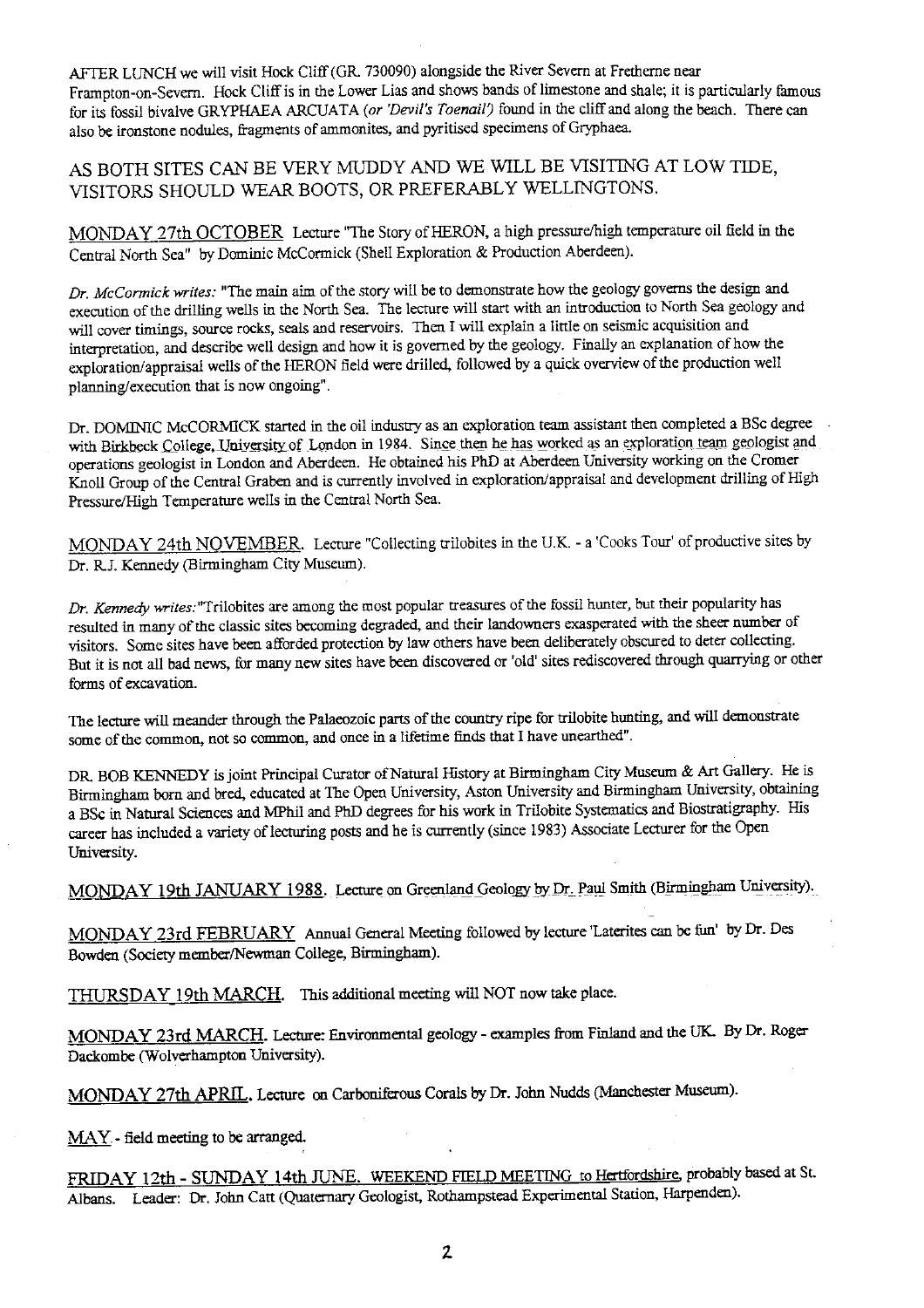This geological weekend will give us a chance to see horizons not normally available to those of as living in the West Midl**an**ds, in particular we will visit exposures from the Cretaceous, Tertiary and Quaternary periods. These will include Lower, Middle and Upper Chalk at Totternhoe and other sites, the famous Hertfordshire Puddingstone in situ and in buildings. Lower Greensand at Leighton Buzzard/Woburn Sands and a range of glacial features.

# EDITORIAL

Thirty eight of our members were on duty at the Rock and Fossil Fair. Of our membership of about one hundred that is a high proportion and I'm sure that other members would have liked to help had they been able. I thoroughly enjoyed my stint talking to young enthusiasts on the society stall. Will BCGS still exist when those young people are old enough to be active members? So many of the stalls were designed for children's participation and groups like Rockwatch do great work in channelling their interest. How good it was on our stall to be able to **say 'Feel** free to touch' as parents tried to stop tiny hands from exploring. I hope we didn't create too many problems for stall holders with more valuable and delicate items. (I realise that manning the disabled entrance was not quite so stimulating as the BCGS stand and hope those on the less exciting stations managed to enjoy their visit.)

Colin Reid asks i**f** there are any volunteers available on weekdays to help with cataloguing, storing and generally curating Dudley's geological collection. Contact Colin at Dudley Museum on 01384 815574 if you are available and willing to help.

# REPORTS

# Sunday 6th July. Visit to the Ironbridge area led by Adrian Collings

The objective of the held meeting was to examine the still visible historical mining features of Tronbridge in the context of the local geology.

The meeting commenced in the car park of the White Horse Hotel, adjacent to Lincoln Hill. Lincoln Hill is formed *by* an outcrop of Silurian Much Wenlock Limestone which has been extensively quarried and mined underground to provide limestone for the adjacent iron furnaces. The details of the geology of Lincoln Hill, obtained from boreholes sunk to investigate the underground limestone workings, were discussed. It was noted that the 'Limestone Fault' did not exist as a major feature. Instead, the Silurian and unconformably overlying Coal Measures were observed to have been folded into a 'monoclinal flexure' with some minor faulting. This folding had steepened the Silurian strata to an angle of 50° to 60°.

Details of the underground workings were reviewed using photographs taken during inspection of the mine workings in the 1980s. The inspection indicated that the mine w**as** unstable and the underground workings were subsequently infiiled.

The party made its way across a heavily overgrown quarry trench and along the upstanding ridge of Lincoln Hill to a viewpoint at the end of the ridge, which gave a commanding view across the Severn Gorge.

From the viewpoint the party descended to examine part of the former Lincoln Hill Limestone Quarry. An outcrop of the Much Wenlock Limestone dipping steeply to the south west provided some examples of the richly fossiliferous strata, particularly in weathered fallen blocks. Adjacent to this outcrop, a depression marked the position of a mine shaft, which is believed to have allowed limestone from the quarry to be transported underground towards the River Severn via a horizontal connecting tunnel. The entrance to this tunnel was briefly inspected as the party made its way south westwards across ground underlain by the Carboniferous Lower Coal Measures towards the location of a mine entrance on the horizon of the Crawstone Ironstone.

The horizontal mine entrance (adit) and an adjacent brick structure were visited by kind permission of the owner of the garden within which the mine entrance is located. Details of the underground mine workings accessible from the adit were reviewed using photographs taken during inspections of the mine. It was not safe to enter the mine for even a short distance due to bad air. A survey of the mine workings indicated that they extended for several hundred metres in a north easterly direction. The interesting adjacent brick structure is thought to have provided a store and shelter for the miners. There are no records of the mine and its adjacent building. However they are thought to be of mid nineteenth century age.

The par**ty** then made its way westwards approximately along the strike of the Coal Measure strata to examine another visible mine adit, on the horizon of the Pennystone Ironstone, pausing on the way to examine some richly fossiliferous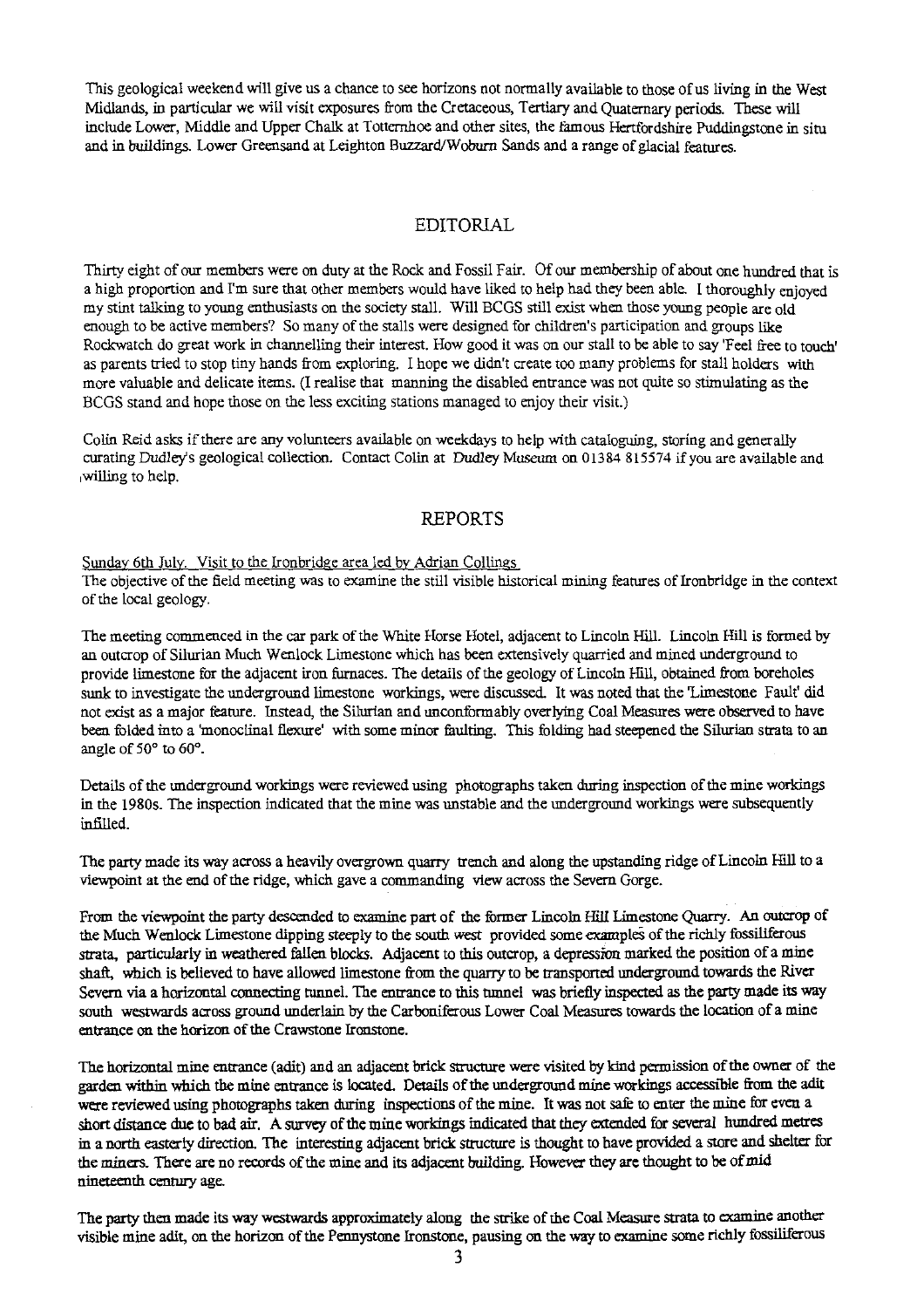Wenlock limestone blocks in a garden wall. The Pennystone entrance was barely visible behind dense undergrowth. Details of the mine workings accessible from the entrance were again reviewed using photographs taken during inspections. Beyond the entrance a cannel about 150 metres long gave access to a former working face of the Pennystone Ironstone, more or less as the nineteenth century miners had left it. Part of the tunnel is now partially flooded and several roof fails have occurred in places.

The outcrop of the Pennystone Ironstone was followed westwards towards the starting point at the White Horse. At one point several possible blocked mine entrances were noted, completely concealed by vegetation. Many further horizontal mine entrances (adits) are likely to be present in Ironbridge, giving access to old mine workings. However these entrances are thought to be concealed by retaining walls or cellars of old properties in Ironbridge and await future discovery.

Adrian Collings.

# CONSERVATION COLUMN

1've no Conservation logos for this edition but a friend has written a poem which might spur you to try your hand at verse.

#### The Fossil

They were a fossil hunter's dream! The ammonites, *huge as* manhole covers Were built into a wall, Their ridged coils showed dark among the limestone Tempting the boy to thieving. Surely this one lying so near the top Could be replaced, and nobody would mind. He moved an upper rock and the ammonite was perfect. He longed to take it home. His fingers traced the spiral, following the grooves. He was certain he could cycle with the fossil on his carrier. Just to test it, not to take it, he dragged the stone towards him And found it heavy: heavier than he'd thought. Staggering he dropped it and it shattered into pieces Now no longer a collector's item, Nor a key in a dry stone wall, It was just broken lumps of rock With no value at all.

Mavis Mottram

## ITEMS IN BRIEF

### 1. Thank You.

I would lice to offer my thanks to the 38 Society members who volunteered their services-for the Dudley Rock and Fossil Fair. I managed to thank some people directly but others had 'gone off' whilst I was looking the other way! There is no doubt that because of financial constraints it would have been impossible to run *the Fair* **without volunteer help. So - thank you alL**

**.Tidith Shilston.**

2. Welcome to new members

Kat Clifford of Oxley, Wolverhampton. A very welcome return to former member Spencer Mather of Halesowen.

#### 3. News *item.*

Congratulations to Society Member COLIN REID (Keeper of Geology, Dudley Museum) on his two recent maces in the BBC2 TRACKS programme, one on the mineral Blue John in Derbyshire and the other about *the* Giant's Causeway.

The picture shows Colin as he appeared on the TV screen.